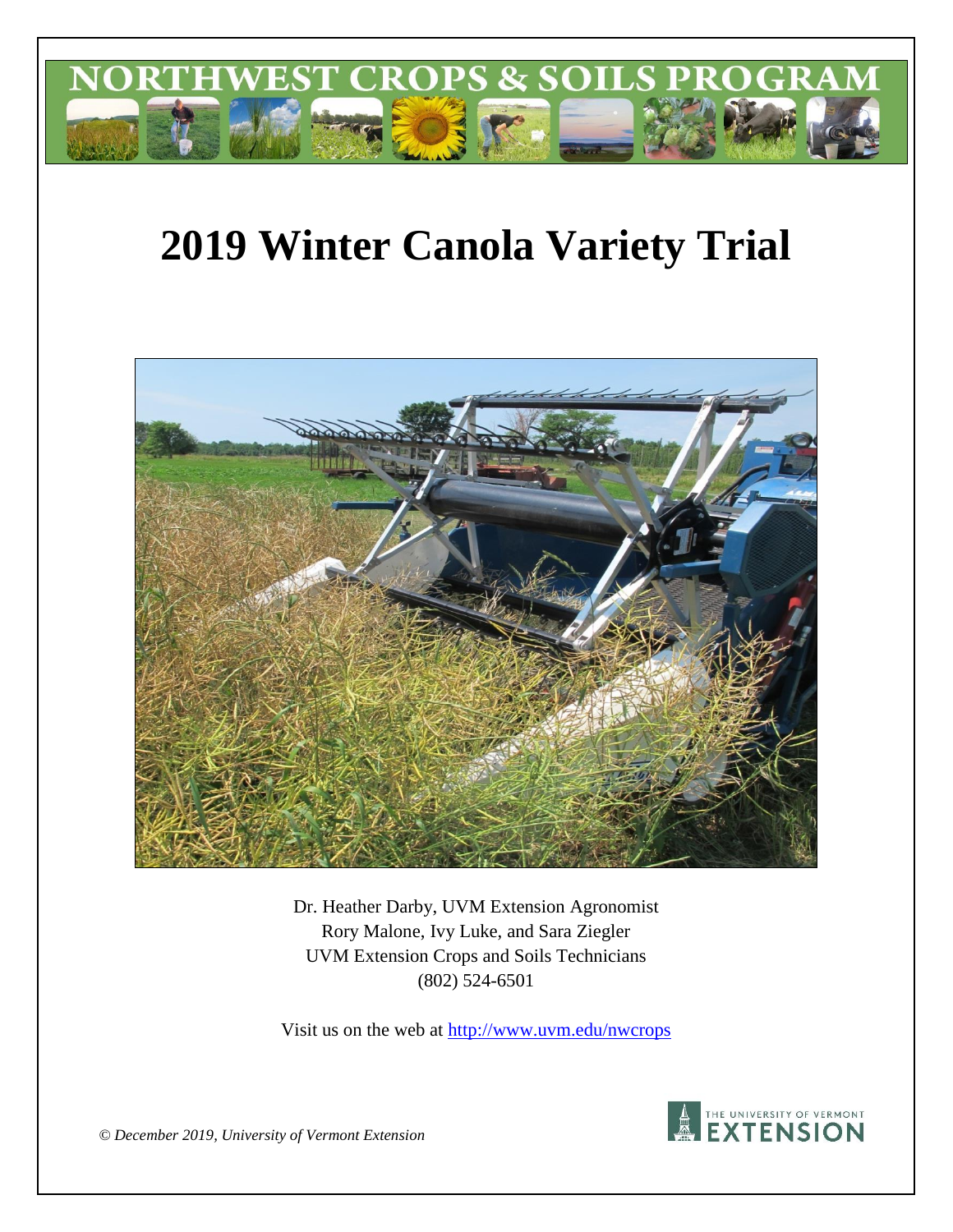### **2019 WINTER CANOLA VARIETY TRIAL Dr. Heather Darby, University of Vermont Extension** [heather.darby\[at\]uvm.edu](mailto:heather.darby@uvm.edu?subject=2013%20Sunflower%20Reduced%20Tillage%20Trial)

Winter canola is a relatively new crop to the Northeast. The majority of the canola grown in North America is grown in the Midwestern U.S. and Canada for both culinary oil as well as biodiesel production. Winter canola is planted in the late summer where it grows through the fall before entering a period of dormancy for the winter. The following spring, the plants resume growth and seed is harvested during the summer months. Winter canola could potentially be a useful crop to growers in the Northeast for diversifying rotations, farm products and markets, and producing fuel on farm. However, for winter canola to be a viable crop in our region, we must identify the varieties that can survive the winter months. To do this, the Northwest Crops and Soils Program conducted a variety trial in 2018-2019, which was part of the National Winter Canola Variety Trial.

# **MATERIALS AND METHODS**

A variety trial was conducted during 2018-2019 at Borderview Research Farm in Alburgh, VT. The experimental design was a randomized block with four replicates and fourteen varieties as treatments (Table 1).

| Variety            | Source                  | Type <sup>*</sup> | <b>Trait</b>   |
|--------------------|-------------------------|-------------------|----------------|
| Surefire           | Kansas State University | <b>OP</b>         | SU             |
| Riley              | Kansas State University | <b>OP</b>         |                |
| Torrington         | <b>Ohlde Seed Farms</b> | <b>OP</b>         |                |
| Quartz             | <b>KWS-MOMONT</b>       | <b>OP</b>         |                |
| <b>HAMOUR</b>      | <b>KWS-MOMONT</b>       | H                 |                |
| Advocat            | Limagrain               | H                 |                |
| Architect          | Limagrain               | H                 |                |
| <b>MONSD1</b>      | Monsanto                | H                 | R <sub>R</sub> |
| MONSD <sub>2</sub> | Monsanto                | H                 | <b>RR</b>      |
| MONSD3             | Monsanto                | H                 | <b>RR</b>      |
| MONSD4             | Monsanto                | H                 | <b>RR</b>      |
| Phoenix CL         | Rubisco Seeds           | H                 | Clearfield@    |
| Plurax CL          | Rubisco Seeds           | H                 | Clearfield@    |
| Popular            | Rubisco Seeds           | H                 |                |
|                    |                         |                   |                |

#### **Table 1. Winter canola variety information, 2018-2019.**

 $*H = h$ ybrid; OP = open pollinated.

Clearfield® = tolerant of Beyond® ammonium salt of imazamox herbicide.

SU = sulfonylurea herbicide carryover tolerant.

RR = Roundup Ready®

Plots were 5' x 20' and were seeded on 31-Aug 2018 with a Great Plains grain drill (5' wide) at a rate of 500,000 and 300,000 live seeds ac<sup>-1</sup> for open pollinated and hybrid varieties, respectively (Table 2). Row spacing was 6 inches. The soil was a Benson rocky silt loam over shaly limestone with 8-15% slopes and the previous crop was spring barley. A pre-planting fertilizer of liquid dairy manure was applied on 21-Aug 2018 at a rate of 6,000 gal ac<sup>-1</sup>. Plots were assessed visually for fall stand and vigor on 5-Nov 2018. Stand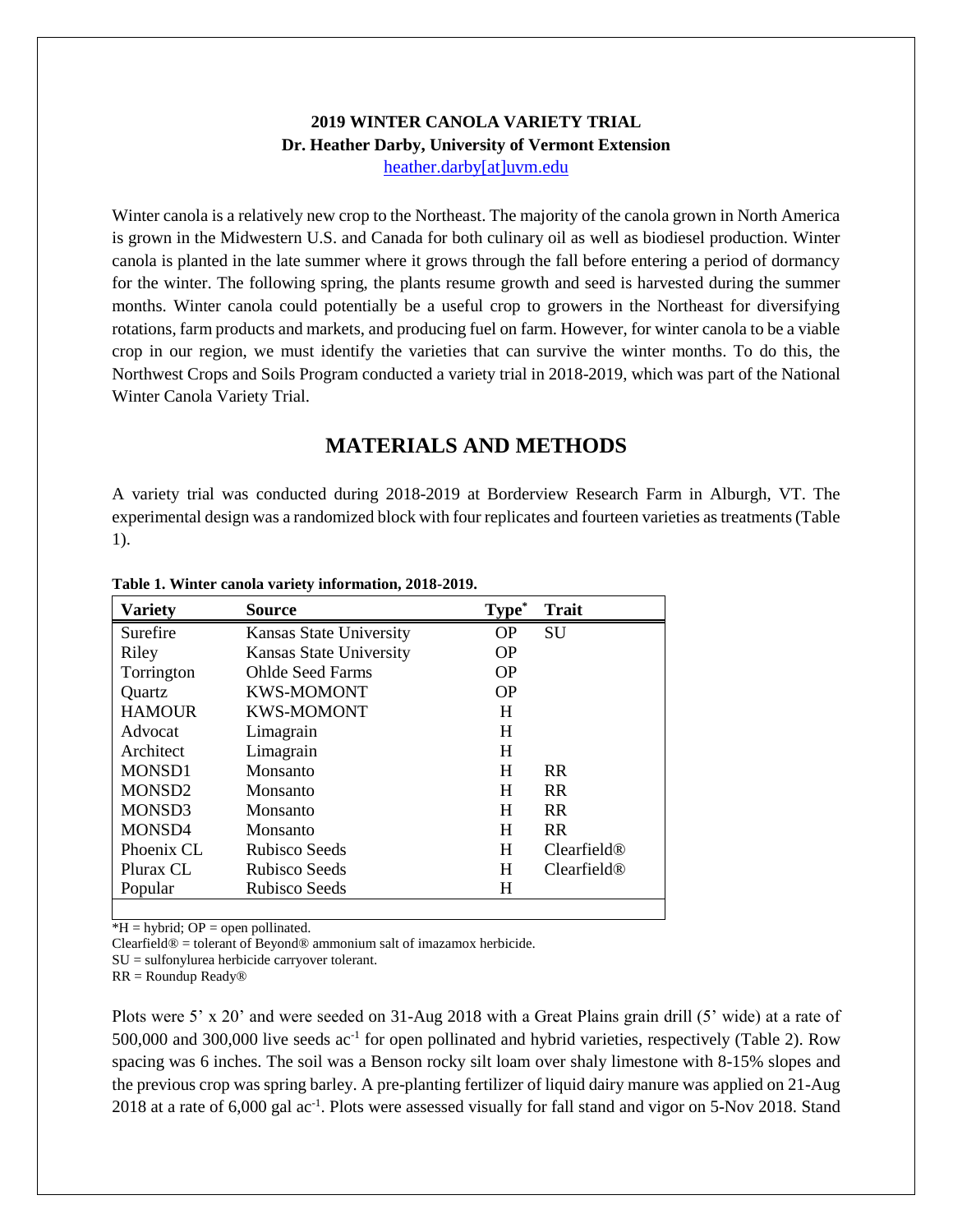was ranked on a scale 1-10 where 1 was poor emergence and 10 indicated excellent emergence. Vigor was ranked on a scale 1-5 where 1 indicated low vigor and 5 indicated very vigorous plants. Winter survival was visually assessed as a percentage on 1-May 2019. Plots were fertilized with 200 lbs ac<sup>-1</sup> N supplied through urea (46-0-0) on 6-May 2019. Bloom dates were recorded when 50% or more of the plot had bloomed, and were reported as days after 1-Jan 2019. The trial was covered with bird netting from 1-Jul 2019 until 29-Jul 2019.

| Location                                                                                                             | <b>Borderview Research Farm - Alburgh, VT</b>                         |  |  |  |  |
|----------------------------------------------------------------------------------------------------------------------|-----------------------------------------------------------------------|--|--|--|--|
| Soil type                                                                                                            | Benson rocky silt loam, 8-15% slopes                                  |  |  |  |  |
| <b>Previous crop</b>                                                                                                 | Spring barley                                                         |  |  |  |  |
| Plot size (ft)                                                                                                       | $5 \times 20$                                                         |  |  |  |  |
| Seeding rate (live seeds $ac-1$ )                                                                                    | 500,000 for open pollinated varieties<br>300,000 for hybrid varieties |  |  |  |  |
| <b>Replicates</b>                                                                                                    | 4                                                                     |  |  |  |  |
| <b>Planting date</b>                                                                                                 | 31-Aug 2018                                                           |  |  |  |  |
| <b>Fertilizer application</b>                                                                                        | 200 lbs $ac^{-1}$ 46-0-0<br>6-May 2019                                |  |  |  |  |
| <b>Harvest date</b>                                                                                                  | 30-Jul 2019                                                           |  |  |  |  |
| 26-Nov 2019<br><b>Pressing date</b><br>Fall chisel plow, disk and spring-toothed harrow<br><b>Tillage operations</b> |                                                                       |  |  |  |  |

**Table 2. Trial information and agronomic information 2018-2019.**

On 29-Jul 2019, just prior to harvest, average plant height was determined by taking three measurements of plants in centimeters in each plot, and lodging was recorded on a 0-9 scale, then converted to a percentage for reporting to the National Winter Canola Variety Trial. Percent shatter was recorded as a whole number visual estimate. Canola seed was harvested using an Almaco SPC50 plot combine on 30-Jul 2019. At harvest, yields were recorded and moisture and test weight were determined using a DICKEY-john Mini-GAC Plus moisture and test weight meter. Oil was extruded from the seeds with an AgOil M70 oil press on 26-Nov 2019, and the amount of oil captured was measured to determine oil content.

Data were analyzed using a general linear model procedure of SAS (SAS Institute, 1999). Replications were treated as random effects, and treatments were treated as fixed. Mean comparisons were made using the Least Significant Difference (LSD) procedure where the F-test was considered significant, at p<0.10. Variations in genetics, soil, weather, and other growing conditions can result in variations in yield and quality. Statistical analysis makes it possible to determine whether a difference between treatments is significant or whether it is due to natural variations in the plant or field. At the bottom of each table, a LSD value is presented for each variable (i.e. yield). Least Significant Differences (LSDs) at the 0.10 level of significance are shown. This means that when the difference between two varieties within a column is equal to or greater to the LSD value for the column, there is a real difference between the varieties 90% of the time. Varieties that were not significantly lower in performance than the highest value in a particular column are indicated with an asterisk.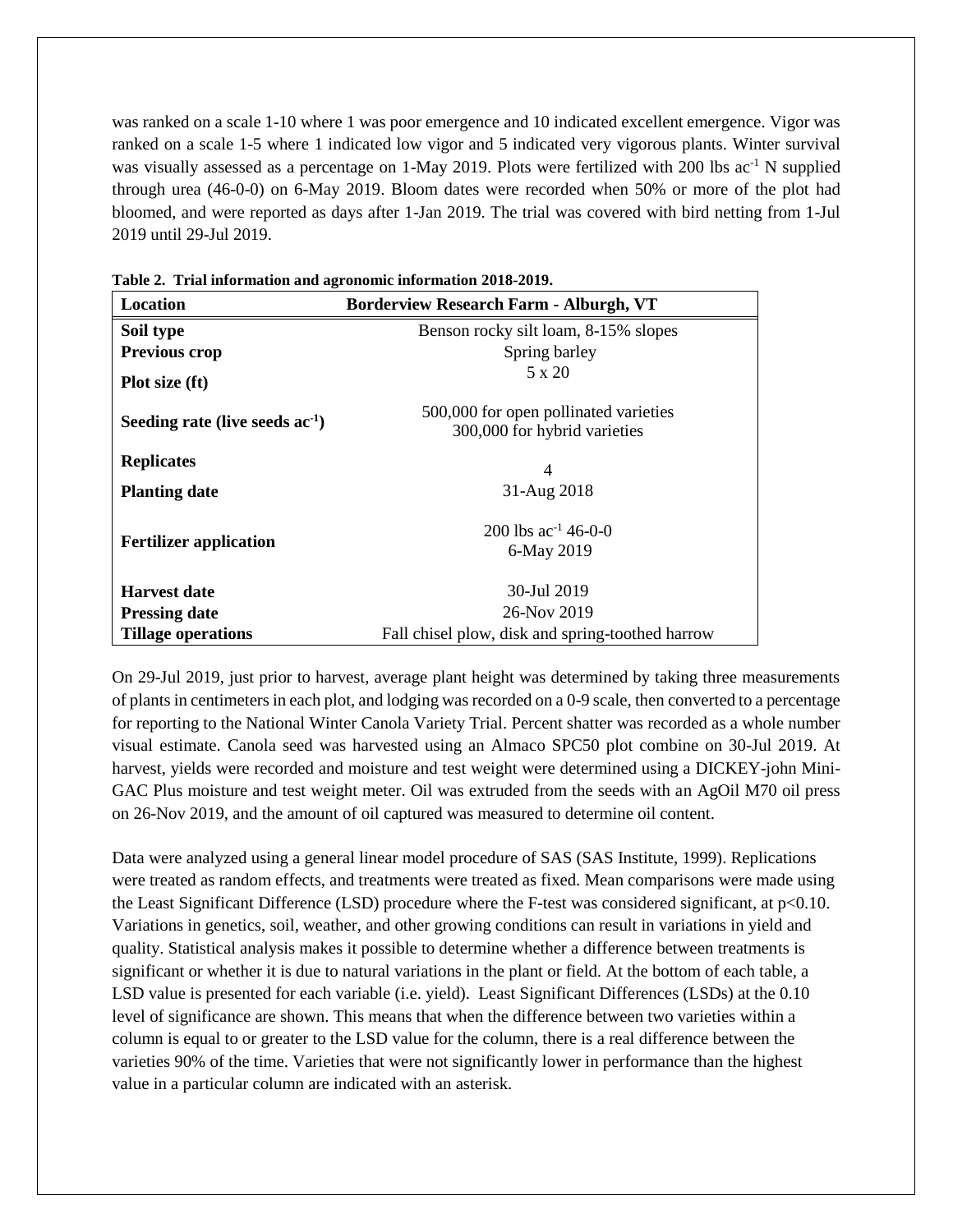In the example to the right, variety C was significantly different from variety A, but not from variety B.

The difference between C and B is 1.5, which is less than the LSD value of 2.0 and so these varieties were not significantly different in yield. The difference between C and A is equal to 3.0, which is greater than the LSD value of 2.0. This means that the yields of these varieties were significantly different from one another. The asterisk indicates that variety B was not significantly lower than the top yielding variety, indicated in bold.

| <b>Variety</b> | Yield  |
|----------------|--------|
| A              | 6.0    |
| B              | $7.5*$ |
| C              | 9.0    |
| LSD            | 2.0    |

# **RESULTS**

Weather data were collected with an onsite Davis Instruments Vantage Pro2 weather station equipped with a WeatherLink data logger. Temperature, precipitation, and accumulation of Growing Degree Days (GDDs) are consolidated for the 2018-2019 growing season (Table 3). Historical weather data are from 1981-2010 at cooperative observation stations in Burlington, VT, approximately 45 miles from Alburgh, VT. In the fall and winter of 2018, conditions were colder than normal. Temperatures remained below normal through the spring, until July 2019, when the average temperature was 2.87° F above the 30-year normal. A colder and wetter spring than normal this year reduced the number of Growing Degree Days (GDDs) to 38 GDDs behind the average in April, 96 behind average in May, and 44 behind average in June. Despite the below normal GDDs in the spring, GDDs occurred in December through March, when there are typically no GDDs in this region. Overall, precipitation across the entire canola growing season was 0.8" below normal. Warm conditions provided a total of 6274 growing degree days across the whole season, which is 237 more than normal.

|                                   | 2018    |         |         |         | 2019    |         |         |         |         |         |         |         |
|-----------------------------------|---------|---------|---------|---------|---------|---------|---------|---------|---------|---------|---------|---------|
|                                   | Aug     | Sep     | Oct     | Nov     | Dec     | Jan     | Feb     | Mar     | Apr     | Mav     | Jun     | Jul     |
| Average temperature $(^{\circ}F)$ | 72.8    | 63.4    | 45.8    | 32.2    | 25.4    | 15.0    | 18.9    | 28.3    | 42.7    | 53.3    | 64.3    | 73.5    |
| Departure from normal             | 3.96    | 2.76    | $-2.36$ | $-5.99$ | $-0.55$ | $-3.77$ | $-2.58$ | $-2.79$ | $-2.11$ | $-3.11$ | $-1.46$ | 2.87    |
|                                   |         |         |         |         |         |         |         |         |         |         |         |         |
| Precipitation (inches)            | 2.96    | 3.48    | 3.53    | 4.50    | 2.96    | .53     | 1.70    | l.36    | 3.65    | 4.90    | 3.06    | 2.34    |
| Departure from normal             | $-0.95$ | $-0.16$ | $-0.07$ | 1.38    | 0.59    | $-0.52$ | $-0.06$ | $-0.85$ | 0.83    | 1.45    | $-0.63$ | $-1.81$ |
|                                   |         |         |         |         |         |         |         |         |         |         |         |         |
| Growing Degree Days (base 32°F)   | 1260    | 941     | 435     | 136     | 72      | 23      | 38      | 108     | 346     | 660     | 970     | 1285    |
| Departure from normal             | 121     | 83      | $-67$   | $-50$   | 72      | 23      | 38      | 108     | $-38$   | $-96$   | -44     | 87      |

**Table 3. Weather data and GDDs for winter canola in Alburgh, VT, 2018-2019.**

Based on weather data from a Davis Instruments Vantage Pro2 with WeatherLink data logger.

Historical averages are for 30 years of NOAA data (1981-2010) from Burlington, VT.

The varieties were able to emerge and establish in the fall adequately, though stands and vigor were not as robust as previous years, likely due to the colder conditions in the October and November (Table 4). All varieties ranked at 7 or higher for stand on a 1-10 scale. Winter survival assessment was documented on 1- May. Winter survival did not vary significantly by variety and the trial average was 14.1%. Overall, winter survival was low in comparison to other years. It is possible that winter survival assessments were taken to early given the cool spring and delayed growth and development of plants.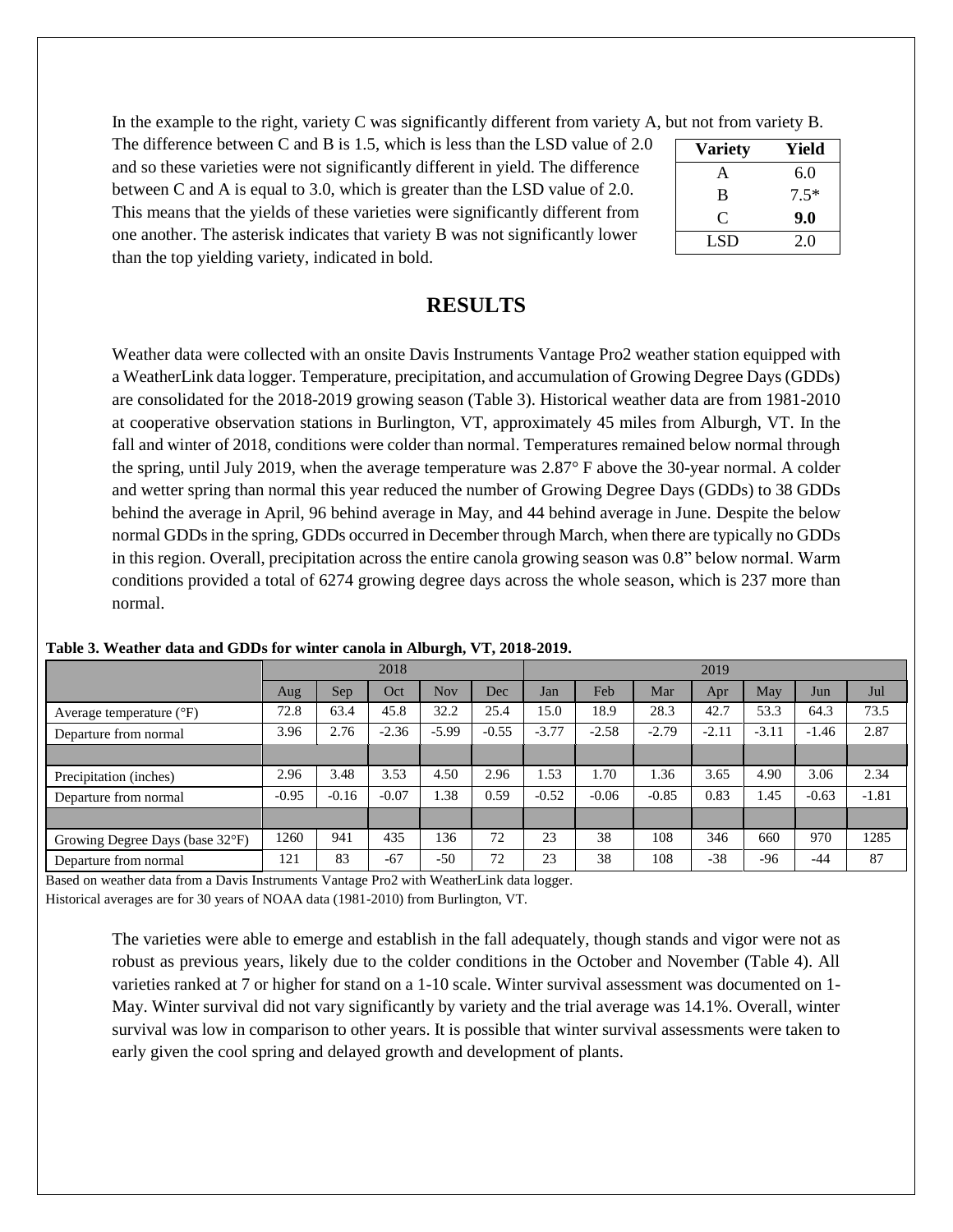| <b>Variety</b>     | <b>Fall stand</b> | Fall<br>vigor | Winter<br>survival | <b>Bloom</b> date        |  |  |
|--------------------|-------------------|---------------|--------------------|--------------------------|--|--|
|                    | $1 - 10$          | $1 - 5$       | $\%$               | Days after<br>1-Jan 2019 |  |  |
| Advocat            | 7.50              | 3.25          | 5.50               | 142                      |  |  |
| Architect          | 7.25              | 3.00          | 18.0               | 142                      |  |  |
| Hamour             | 8.00              | 3.50          | 11.0               | 141                      |  |  |
| <b>MONSD1</b>      | 9.00              | 4.00          | 10.3               | 141                      |  |  |
| MONSD <sub>2</sub> | 7.75              | 3.75          | 14.8               | 142                      |  |  |
| MONSD3             | 8.25              | 3.25          | 26.3               | 141                      |  |  |
| MONSD4             | 8.75              | 4.00          | 23.8               | 143                      |  |  |
| Phoenix CL         | 7.00              | 2.75          | 17.8               | 141                      |  |  |
| Plurax CL          | 7.75              | 3.50          | 10.3               | 144                      |  |  |
| Popular            | 8.50              | 3.50          | 13.0               | 141                      |  |  |
| Quartz             | 7.75              | 3.25          | 9.00               | 142                      |  |  |
| Riley              | 7.75              | 3.75          | 4.50               | 143                      |  |  |
| Surefire           | 7.75              | 3.50          | 16.8               | 142                      |  |  |
| Torrington         | 7.25              | 3.00          | 16.8               | 141                      |  |  |
| LSD $(p=0.10)$     | <b>NS</b>         | <b>NS</b>     | <b>NS</b>          | <b>NS</b>                |  |  |
| Trial mean         | 7.88              | 3.43          | 14.1               | 142                      |  |  |

**Table 4. Pre-harvest characteristics for 14 winter canola varieties.**

\*Values followed by an asterisk performed statistically similarly to the top performer in **bold.**

NS- Not significant. Stand emergence rating- 1 indicates low emergence and 10 indicates high emergence.

Vigor rating- 1 indicates low vigor and 5 indicates very high vigor.

Canola varieties only differed significantly in two harvest characteristics; test weight and oil content (Table 5). Across all varieties, the average plant height was 50.8 cm, lodging was 17.9%, and shatter was 3.18%. There was more bird damage on the tops of plants where birds had eaten seed pods they could pull through the top of the bird netting. Seed moisture content at harvest varied little (trial average = 16.1%) and all varieties had to be dried down prior to storage. In some cases, the full plot area was not harvested due to weeds, in which case the new harvest area was taken into account in calculating yield per acre.

Despite poorer establishment than previous years, yields were exceptionally high, and the trial average for yield at 8% moisture was 2498 lbs ac<sup>-1</sup> (Table 5, Figure 1). In general, canola yields in this region range from 1000-2000 lbs ac<sup>-1</sup>. Quartz was the top-performer, yielding 3404 lbs ac<sup>-1</sup>, and was not statistically different than the other varieties. Quartz was also the top performer in oil yield at 7.5% moisture, yielding 789 lbs ac<sup>-1</sup>, or 103 gal ac<sup>-1</sup>. The trial average for oil yield was 554 lbs ac<sup>-1</sup> or 72.6 gal ac<sup>-1</sup>. The variety that produced seed with the highest test weight was Phoenix CL (50.3 lbs bu<sup>-1</sup>), which was statistically similar to MONSD4, MONSD2, MONDSD1, Quartz, Riley, and Popular. Phoenix CL was the only variety to produce seed at or above the industry standard test weight of 50 lbs bu<sup>-1</sup>. This may be due to the dry conditions during seed fill in June and July 2019. MONDSD4 had the highest oil content, 26.5%, and was similar to Hamour, Phoenix CL, Quartz, Plurax CL, Surefire, Advocat, MONSD1, and Popular (Figure 1).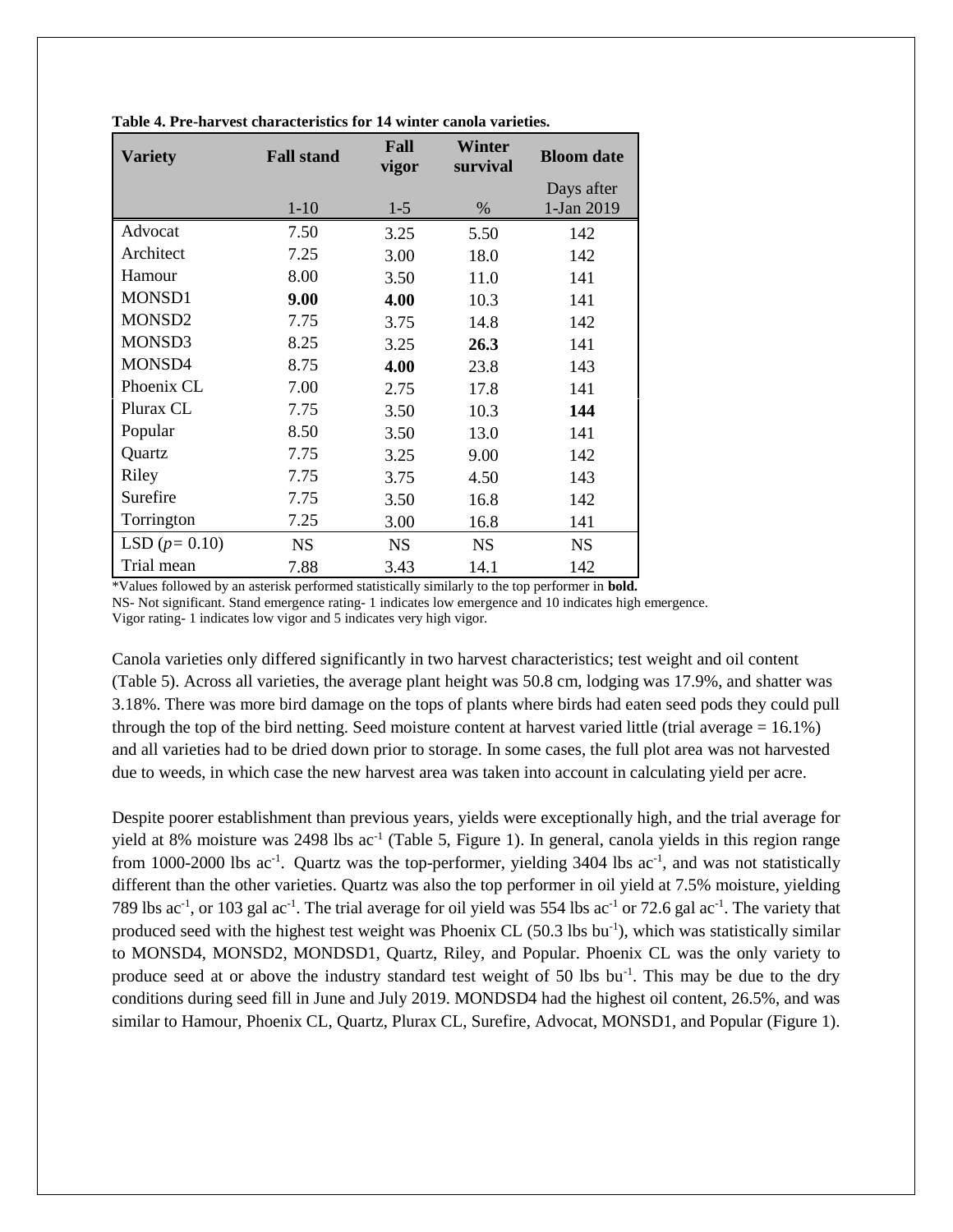|                                             |                     |           |                | <b>Harvest</b> | Seed yield at          | <b>Test</b>            | Oil     | Oil yield at 7.5%      |                       |
|---------------------------------------------|---------------------|-----------|----------------|----------------|------------------------|------------------------|---------|------------------------|-----------------------|
| <b>Variety</b>                              | <b>Plant height</b> | Lodging   | <b>Shatter</b> | moisture       | 8% moisture            | weight                 | content |                        | moisture              |
|                                             |                     |           |                |                |                        |                        |         |                        |                       |
|                                             | cm                  | %         | $\%$           | $\%$           | $lbs$ ac <sup>-1</sup> | $lbs$ bu <sup>-1</sup> | $\%$    | $lbs$ ac <sup>-1</sup> | $\text{gal } ac^{-1}$ |
| Advocat                                     | 48.1                | 16.7      | 2.50           | 15.5           | 2414                   | 47.8                   | $24.7*$ | 544                    | 71.3                  |
| Architect                                   | 50.8                | 22.2      | 2.25           | 17.5           | 2789                   | 45.6                   | 21.5    | 537                    | 70.3                  |
| Hamour                                      | 54.8                | 13.9      | 3.75           | 19.1           | 2019                   | 46.2                   | $26.3*$ | 485                    | 63.5                  |
| <b>MONSD1</b>                               | 49.2                | 8.33      | 2.25           | 15.8           | 2588                   | $49.1*$                | $24.4*$ | 570                    | 74.7                  |
| MONSD <sub>2</sub>                          | 54.4                | 16.7      | 1.75           | 15.0           | 2409                   | 49.4*                  | 23.0    | 510                    | 66.8                  |
| MONSD3                                      | 51.9                | 30.6      | 3.00           | 15.3           | 2514                   | 47.2                   | 23.2    | 566                    | 74.1                  |
| MONSD4                                      | 53.6                | 5.56      | 1.50           | 15.2           | 2296                   | $49.6*$                | $26.5*$ | 557                    | 73.0                  |
| Phoenix CL                                  | 47.8                | 33.3      | 6.25           | 13.6           | 2486                   | $50.3*$                | $25.9*$ | 602                    | 78.8                  |
| Plurax CL                                   | 47.3                | 19.4      | 4.50           | 18.6           | 2487                   | 47.7                   | $25.5*$ | 519                    | 68.0                  |
| Popular                                     | 49.8                | 8.33      | 2.25           | 16.5           | 2796                   | $48.1*$                | 23.9*   | 609                    | 79.8                  |
| Quartz                                      | 52.2                | 13.9      | 3.25           | 15.2           | 3404                   | $49.1*$                | $25.6*$ | 789                    | 103                   |
| Riley                                       | 50.9                | 13.9      | 2.50           | 15.7           | 2290                   | $49.1*$                | 22.5    | 477                    | 62.5                  |
| Surefire                                    | 49.1                | 19.4      | 7.00           | 16.1           | 2217                   | 47.7                   | $25.4*$ | 512                    | 67.1                  |
| Torrington                                  | 50.4                | 27.8      | 1.75           | 16.9           | 2261                   | 46.4                   | 23.7    | 480                    | 62.9                  |
| LSD $(p = 0.10)$                            | <b>NS</b>           | <b>NS</b> | <b>NS</b>      | <b>NS</b>      | <b>NS</b>              | 2.31                   | 2.67    | <b>NS</b>              | <b>NS</b>             |
| Trial mean<br>1.777<br>$\mathbf{1}$<br>0.11 | 50.8                | 17.9      | 3.18           | 16.1           | 2498<br>.              | 48.1                   | 24.4    | 554                    | 72.6                  |

**Table 5. Harvest characteristics for 14 winter canola varieties.**

\*Values followed by an asterisk performed statistically similarly to the top performer in **bold.**

NS - Not significant at the p=0.10.



**Figure 1. Seed yields at 8% moisture and oil content percentages by variety, Alburgh VT, 2019. Varieties followed by the same letter are statistically similar at p=0.10.**